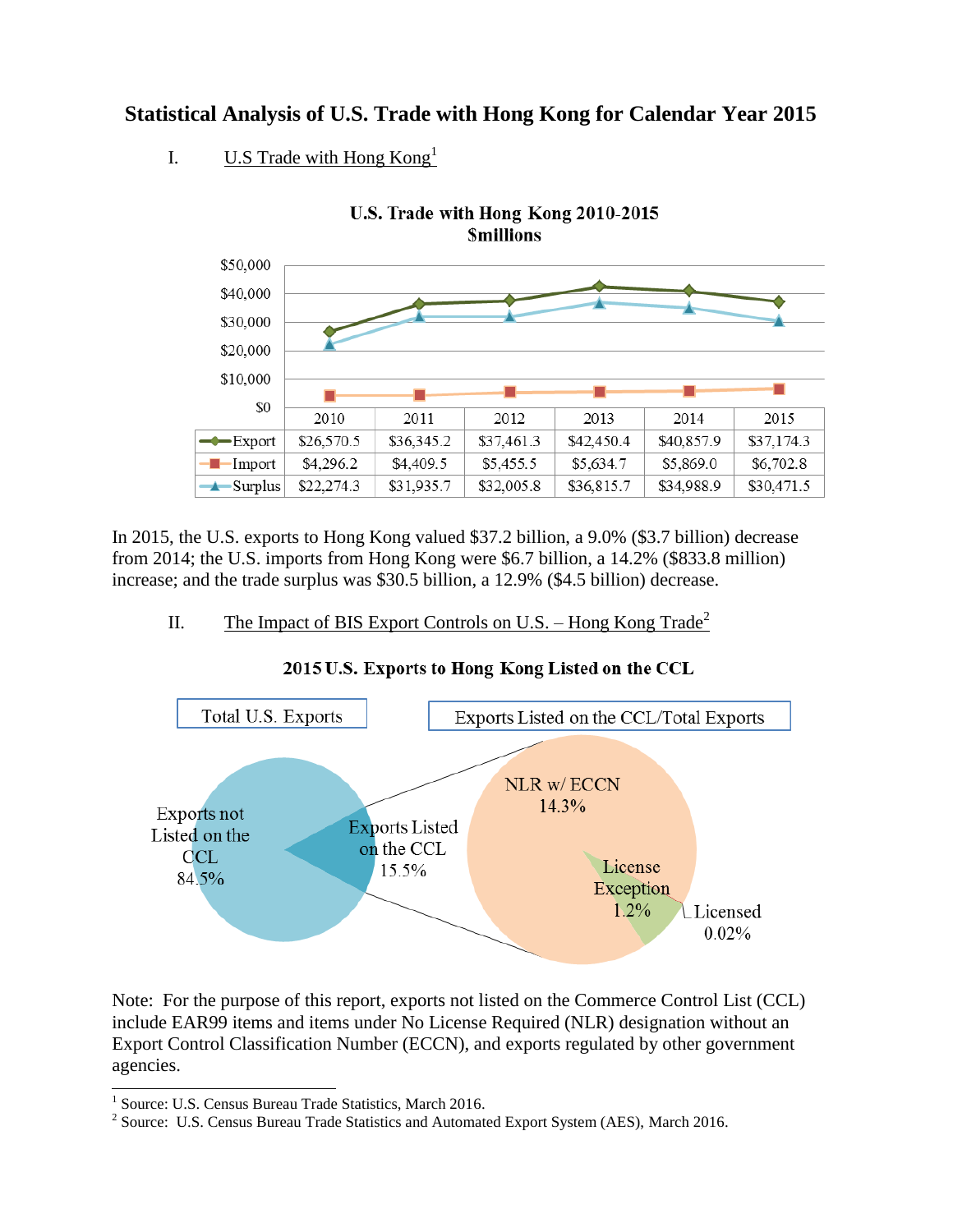Of the \$37.1 billion in U.S. exports to Hong Kong in 2015, only 0.02% required *a BIS license*.

Of the \$5.8 billion in U.S. exports *of items listed on the Commerce Control List (CCL)<sup>3</sup>* to Hong Kong in 2015, 0.1% required a BIS license.

Of the \$459.4 million in U.S. exports *subject to a BIS license requirement* to Hong Kong in 2015, 98.7% were exported under a BIS license exception.

In 2015, exports to Hong Kong shipped under a BIS license exception valued \$453.6 million, of which, 82.8% included encryption commodities, software and technology (ENC), followed by shipments to Group B countries (GBS) at 6.5%.



## 2015 Exports to Hong Kong by BIS License Exceptions **Smillions**

| ENC        | Encryption Commodities, Software and Technology                    |
|------------|--------------------------------------------------------------------|
| <b>GBS</b> | Shipments to Group B Countries                                     |
| <b>TMP</b> | Temporary Imports, Exports, Re-exports, and Transfers (In-country) |
| <b>AVS</b> | <b>Aircraft and Vessels</b>                                        |

 $\overline{a}$  $3$  The Items listed on the CCL include Licensed, License Exceptions and NLR with an ECCN and .y 600-series.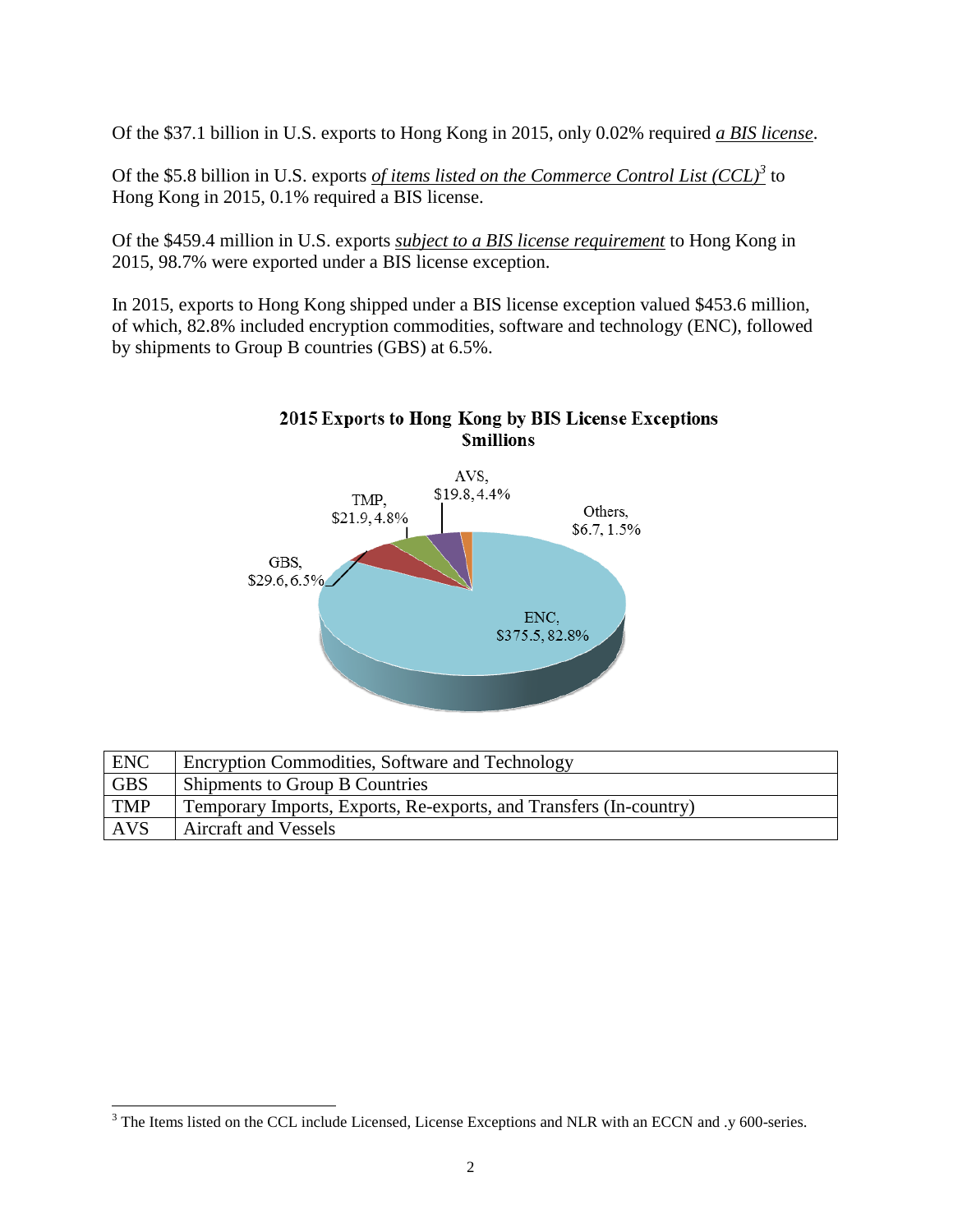## III. 2015 Trends in Exports by ECCN and License Designation<sup>4</sup>

*Top Four Exports by ECCNs to Hong Kong by Value – Licensed (\$millions)*

| <b>ECCN</b> | <b>Description</b>                                       | <b>Value</b> |
|-------------|----------------------------------------------------------|--------------|
| 2A983       | Explosives or detonator detection equipment              | \$2,565.0    |
| 1A004       | Protective and detection equipment                       | \$585.6      |
| 5A002       | Information security systems, equipment and "components" | \$571.2      |
| 3A233       | Mass spectrometers                                       | \$553.5      |

*Top Four Exports by ECCNs to Hong Kong by Shipment Count – Licensed*

| <b>ECCN</b> | <b>Description</b>                                             | <b>Shipment Count</b> |
|-------------|----------------------------------------------------------------|-----------------------|
|             | 5A002 Information security systems, equipment and "components" |                       |
| 1C351       | Human and animal pathogens and toxins                          |                       |
| 3A001       | Electronic components and specially designed components        |                       |
| 0A987       | Optical sighting devices for firearms                          |                       |

*Top Four Exports by ECCNs to Hong Kong by Value– License Exception (\$millions)*

| <b>ECCN</b> | <b>Description</b>                                       | <b>Value</b> |
|-------------|----------------------------------------------------------|--------------|
| 5A002       | Information security systems, equipment and "components" | \$366.7      |
| 3A001       | Electronic components and specially designed components  | \$29.5       |
| 9A991       | Aircraft and gas turbine engines                         | \$20.6       |
| 5D002       | Software for information security                        | \$7.8        |

|  |  |  |  |  |  |  |  |  |  |  | Top Four Exports by ECCNs to Hong Kong by Value - NLR (\$millions) |
|--|--|--|--|--|--|--|--|--|--|--|--------------------------------------------------------------------|
|--|--|--|--|--|--|--|--|--|--|--|--------------------------------------------------------------------|

| <b>ECCN</b> | <b>Description</b>                                   | <b>Value</b> |
|-------------|------------------------------------------------------|--------------|
| 5A991       | Telecommunication equipment                          | \$2,365.8    |
| 9A991       | Aircraft and gas turbine engines                     | 1,735.3      |
| 5A992       | Low-level information security systems and equipment | \$639.6      |
| 3A991       | Equipment devices and components                     | \$130.9      |

 4 Source: AES, March 2016.

<sup>5</sup>Shipments are defined as exports being sent from one order party to one consignee located in a single country of destination on a single conveyance on the same day.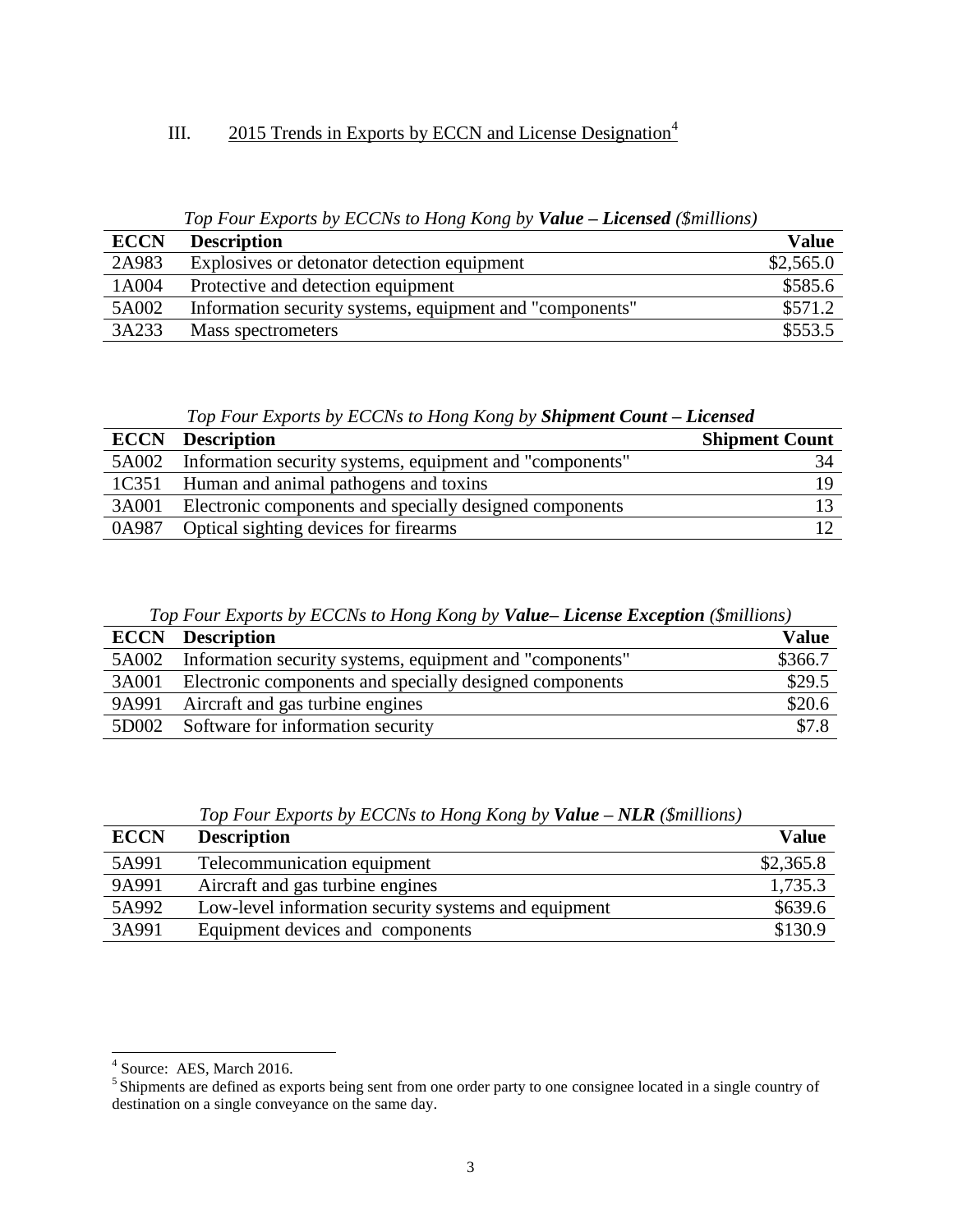

U.S. ATP Trade with Hong Kong 2010 - 2015 *\$millions* 

In 2015, the U.S. ATP exports to Hong Kong valued \$11.4 billion, a 3.5% (\$412.0 million) decrease from 2014; the U.S. ATP imports from Hong Kong were \$622 million, a 27.2% (\$133.0 million) increase; and the trade surplus was \$10.8 billion, a 4.8% (\$545.0 million) decrease.

| U.S ATP Exports to Hong Kong 2010-2015<br><b>Smillions</b> |                |                |        |                |        |        |                            |                         |  |
|------------------------------------------------------------|----------------|----------------|--------|----------------|--------|--------|----------------------------|-------------------------|--|
| <b>ATP Category</b>                                        | 2010           | 2011           | 2012   | 2013           | 2014   | 2015   | $%$ of the<br><b>Total</b> | $%$ change<br>from 2014 |  |
| Biotechnology                                              | 25             | 18             | 27     | 42             | 47     | 77     | 0.7%                       | 63.8%                   |  |
| Life Science                                               | 466            | 519            | 490    | 535            | 520    | 496    | 4.3%                       | $-4.6%$                 |  |
| Opto-Electronics                                           | 97             | 123            | 115    | 121            | 118    | 98     | 0.9%                       | $-16.9%$                |  |
| Information & Communications                               | 2.994          | 3.837          | 4.066  | 4.616          | 6,274  | 6,131  | 53.7%                      | $-2.3%$                 |  |
| Electronics                                                | 2.791          | 2.644          | 2.566  | 2,720          | 2,526  | 2,388  | 20.9%                      | $-5.5%$                 |  |
| <b>Flexible Manufacturing</b>                              | 264            | 275            | 404    | 248            | 200    | 158    | 1.4%                       | $-21.0%$                |  |
| <b>Advanced Materials</b>                                  | 48             | 41             | 30     | 29             | 33     | 36     | 0.3%                       | 9.1%                    |  |
| Aerospace                                                  | 1,407          | 2,502          | 2,527  | 3,367          | 2,105  | 2,030  | 17.8%                      | $-3.6%$                 |  |
| Weapons                                                    | $\overline{c}$ | $\overline{c}$ | 4      | $\overline{c}$ | 2      | 2      | 0.02%                      | $0.0\%$                 |  |
| Nuclear Technology                                         | 6              | 8              | 7      | 12             | 9      | 7      | 0.1%                       | $-22.2%$                |  |
| <b>Grand Total</b>                                         | 8.100          | 9.968          | 10.236 | 11.691         | 11,834 | 11,422 | 100.0%                     | $-3.5%$                 |  |

In 2015, the largest categories of U.S. ATP exports to Hong Kong were comprised of Information & Communications at \$6.1 billion (53.7% of total ATP exports); Electronics at \$2.4 billion (20.9%); and Aerospace at \$2.0 billion (17.8%).

In 2015, 30.7% (\$11.4 billion) of U.S. exports to Hong Kong were considered ATP items. Of these, 0.04% required *a BIS license*.

Of the \$425.2 million in U.S. *ATP exports subject to a BIS license requirement* to Hong Kong in 2015, 99.0% were exported under a license exception.

 $\overline{a}$ 

<sup>5</sup> Source: U.S. Census Bureau Trade Statistics, March 2016

Advanced Technology Products: about 500 of some 22,000 commodity classification codes contain products from a recognized high technology category (e.g., Biotechnology).